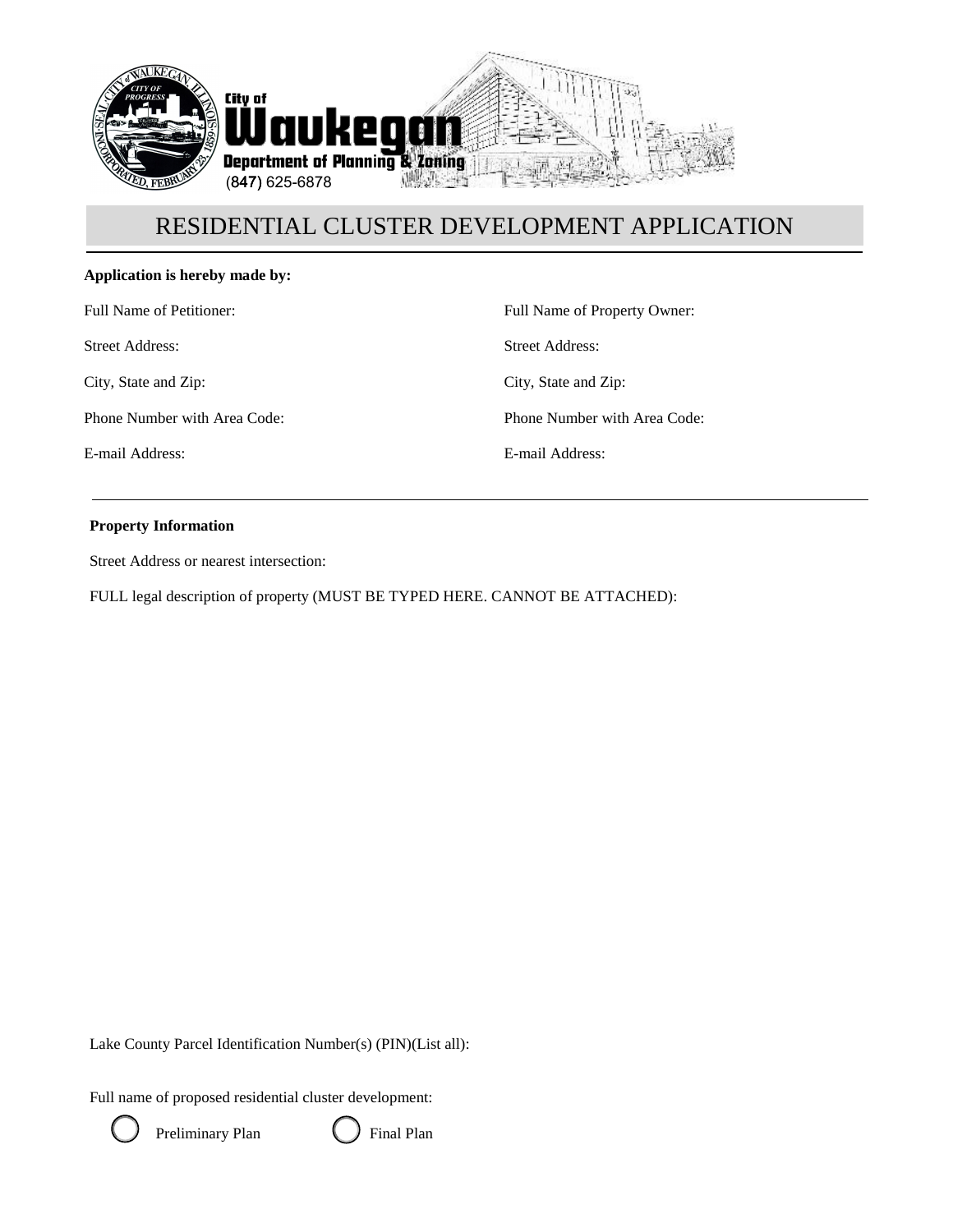#### **Zoning and Use Information**

1. Zoning of the property: Please select from the options below:

|    | 2. Size of Development:                              | <b>Square Feet</b> |                    | Acres (5 acres minimum) |       |             |
|----|------------------------------------------------------|--------------------|--------------------|-------------------------|-------|-------------|
| 3. | Number of Developable Lots:                          |                    |                    |                         |       |             |
| 4. | Range of Developable Lot Size:                       | Minimum:           |                    | square feet             |       |             |
|    | Maximum:                                             | square feet        |                    | Average:                |       | square feet |
| 5. | Number of Residential Units proposed in Development: |                    |                    |                         |       |             |
|    | Percentage of Total Square Footage proposed:         |                    |                    |                         |       |             |
| 6. | Amount of Open Space proposed in Development:        |                    | <b>Square Feet</b> |                         | Acres |             |
|    | Amount of open space classified as passive:          |                    | <b>Square Feet</b> |                         | Acres |             |
|    | Amount of open space classified as active:           |                    | <b>Square Feet</b> |                         | Acres |             |
|    | Percentage of Total Square Footage proposed:         |                    |                    | $(25%$ minimum)         |       |             |
|    |                                                      |                    |                    |                         |       |             |

7. To what entity is the open space going to be conveyed? (Cannot be conveyed to a Homeowners' Association)

Waukegan Park District Conserve Lake County Lake County Forest Preserve District Other Please specify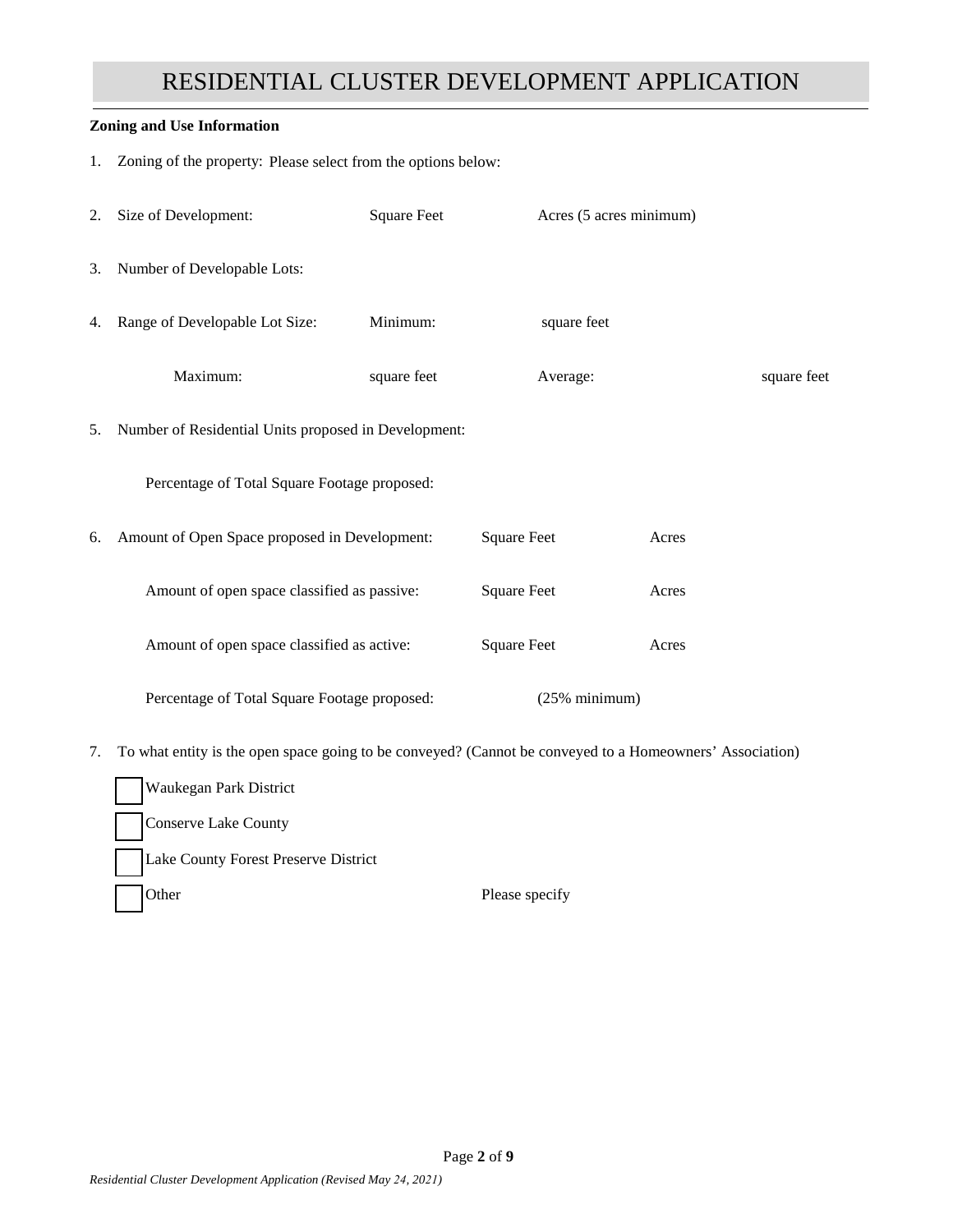| <b>Zoning and Use Information (Continued)</b> |                                                                                                       |                                |                                                          |  |  |  |
|-----------------------------------------------|-------------------------------------------------------------------------------------------------------|--------------------------------|----------------------------------------------------------|--|--|--|
| 8.                                            | Number of Outlots:                                                                                    | <b>Total Lots and Outlots:</b> |                                                          |  |  |  |
| 9.                                            | Use and Dedication of Outlots (List each outlot separately):                                          |                                |                                                          |  |  |  |
|                                               |                                                                                                       |                                |                                                          |  |  |  |
|                                               | 10. Any CC & R's and/or Homeowners Association proposed?                                              |                                | Yes<br>N <sub>0</sub>                                    |  |  |  |
|                                               | If yes, proposed documentation must be attached.                                                      |                                |                                                          |  |  |  |
|                                               | 11. What type of construction is proposed for the residences?                                         |                                |                                                          |  |  |  |
|                                               | 12. What is the estimated value of the residences proposed?                                           |                                |                                                          |  |  |  |
|                                               | 13. Proposed Utilities and Location:                                                                  |                                |                                                          |  |  |  |
|                                               | Water:                                                                                                |                                | Storm Sewer:                                             |  |  |  |
|                                               | Sanitary Sewer:                                                                                       |                                | Other:                                                   |  |  |  |
|                                               | 14. Is ANY part of the proposed residential cluster development in a:                                 |                                |                                                          |  |  |  |
|                                               | Yes<br>Floodplain:                                                                                    | N <sub>o</sub>                 | If yes, permit from appropriate agency MUST be attached. |  |  |  |
|                                               | Wetland:<br>Yes                                                                                       | No                             | If yes, permit from appropriate agency MUST be attached. |  |  |  |
|                                               | No more than 25% of the floodplains and/or wetlands can be counted toward the open space requirement. |                                |                                                          |  |  |  |
|                                               | 15. Will the residential cluster development contain any new rights-of-way to be dedicated?<br>Yes    |                                |                                                          |  |  |  |
|                                               | If yes, describe and list separately:                                                                 |                                |                                                          |  |  |  |
|                                               | 16. Are there any existing covenants or restrictions on the property proposed for development?<br>Yes |                                |                                                          |  |  |  |
|                                               | If yes, describe:                                                                                     |                                |                                                          |  |  |  |
|                                               |                                                                                                       |                                |                                                          |  |  |  |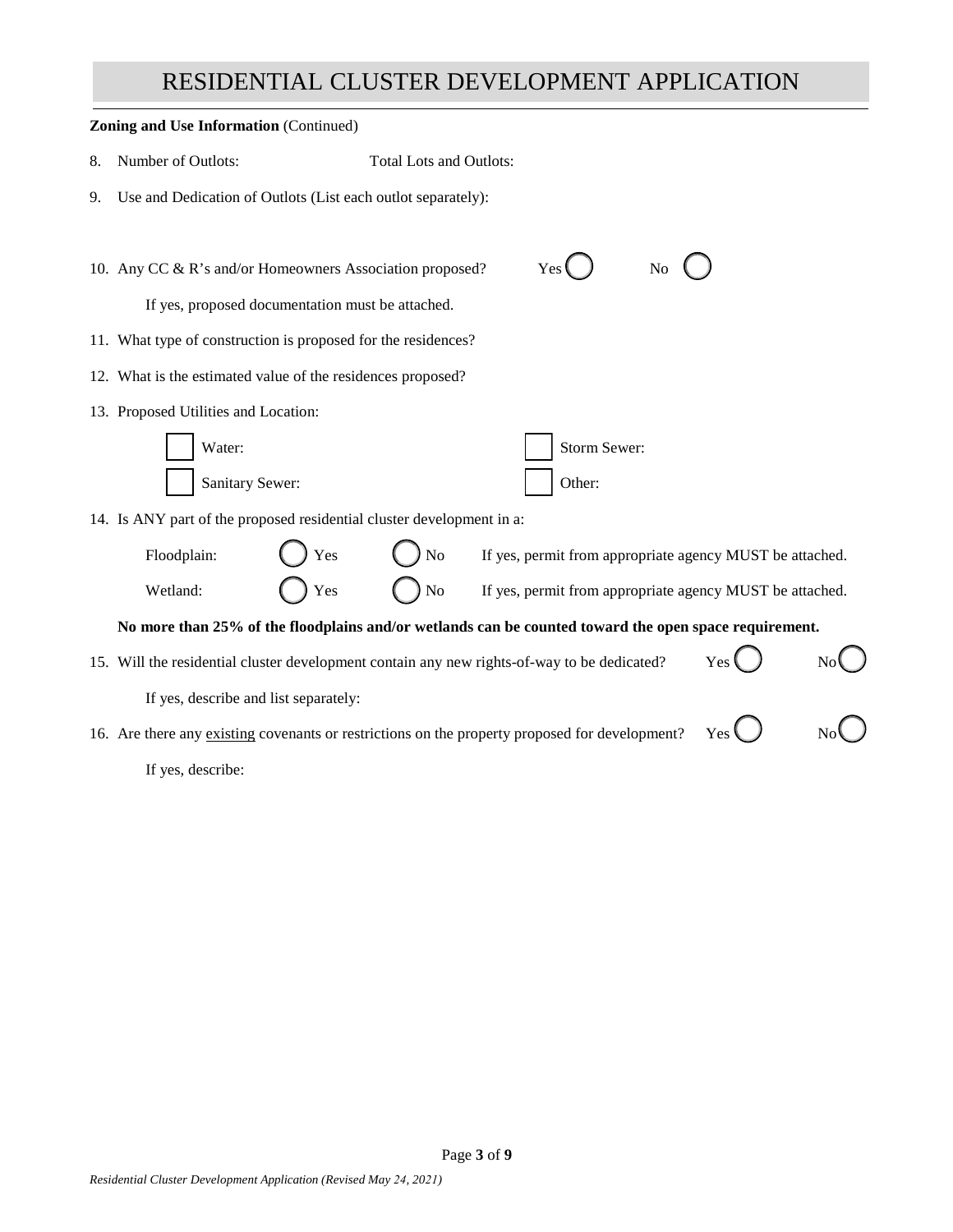#### **DEVELOPER:**

Address:

City, State, Zip:

Phone Number including Area Code:

### **SURVEYOR:**

Address:

City, State, Zip:

Phone Number including Area Code:

### **ENGINEER:**

Address:

City, State, Zip:

Phone Number including Area Code:

## **LAND PLANNER:**

Address:

City, State, Zip:

Phone Number including Area Code:

## **LANDSCAPE ARCHITECT:**

Address:

City, State, Zip:

Phone Number including Area Code:

## **CONSTRUCTION CONTRACTOR OR BUILDER:**

Address:

City, State, Zip:

Phone Number including Area Code:

## **LEGAL CONSULTANT:**

Address:

City, State, Zip:

Phone Number including Area Code: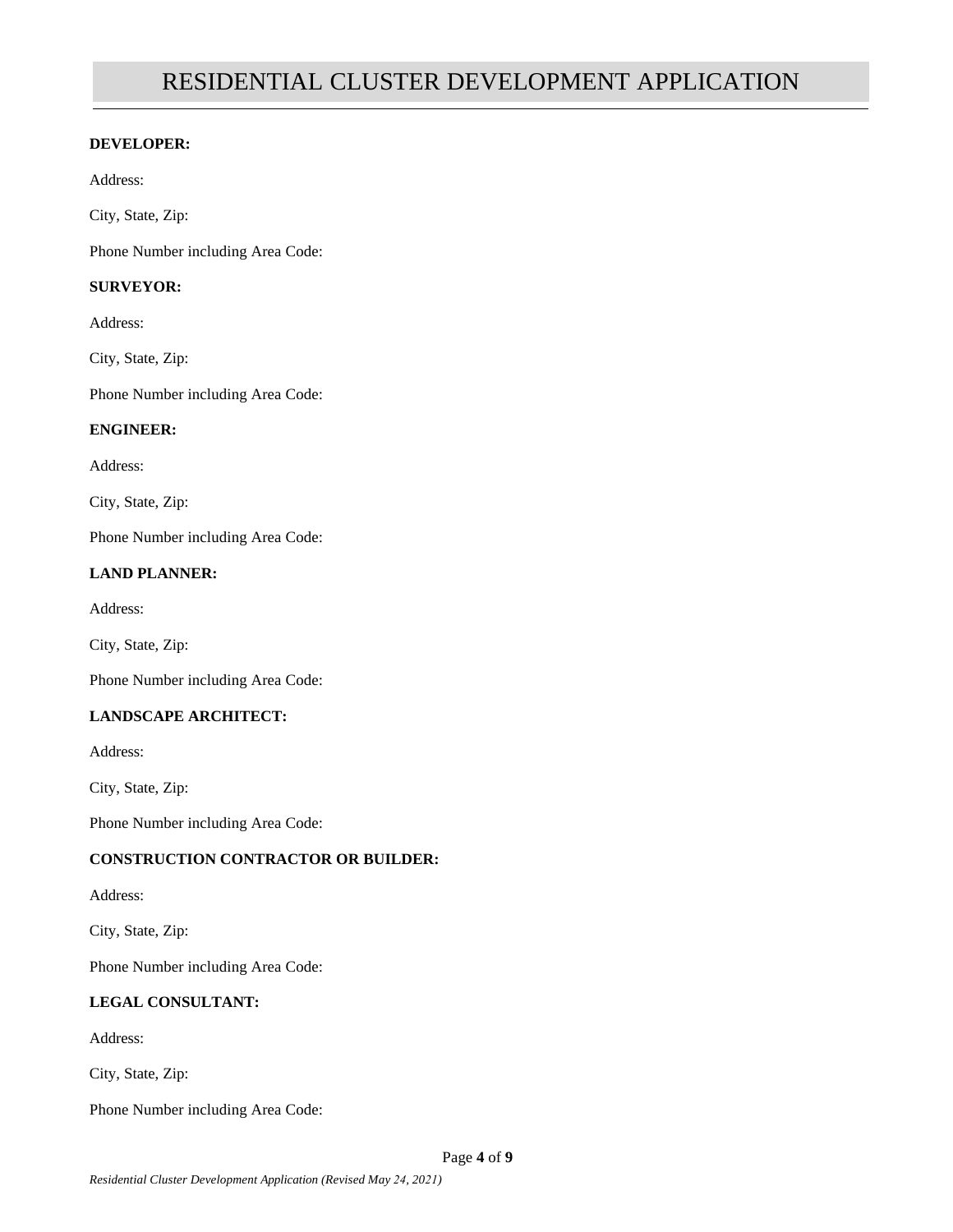#### **Findings of Fact**

The City of Waukegan Zoning Ordinance requires that the Planning and Zoning Commission take into consideration the factors listed below in making its recommendation to the City Council. As the applicant, you must demonstrate why the proposed residential cluster development is appropriate. The burden of proof rests with the applicant. Each of the questions below must be addressed as part of the application. If you do not believe a particular factor does not apply to the property in question, indicate "Not applicable" and explain why it does not apply.

- **1. How will the proposed residential cluster development be compatible with the scale, bulk, coverage, density, and character of the neighborhood in which it is located?** *Keep in mind how the existing area's terrain, landscape, size and shape will accommodate the proposed size, shape and arrangement of structures, layout of streets and connection to other neighborhoods.*
- **2. Describe how the proposed residential cluster development will not have any adverse effect on the value of properties in the surrounding neighborhood.**

**3. What is the estimated amount of daily vehicular traffic generated by this proposed residential cluster development?** *Please indicate how you come to this amount and how this will not lead to undue traffic congestion or traffic hazards. A traffic study may be requested by the City at the expense of the petitioner.*

**4. Describe how the proposed residential cluster development is appropriately located with respect to transportation facilities, water and sewer supply, fire and police protection, and similar facilities.**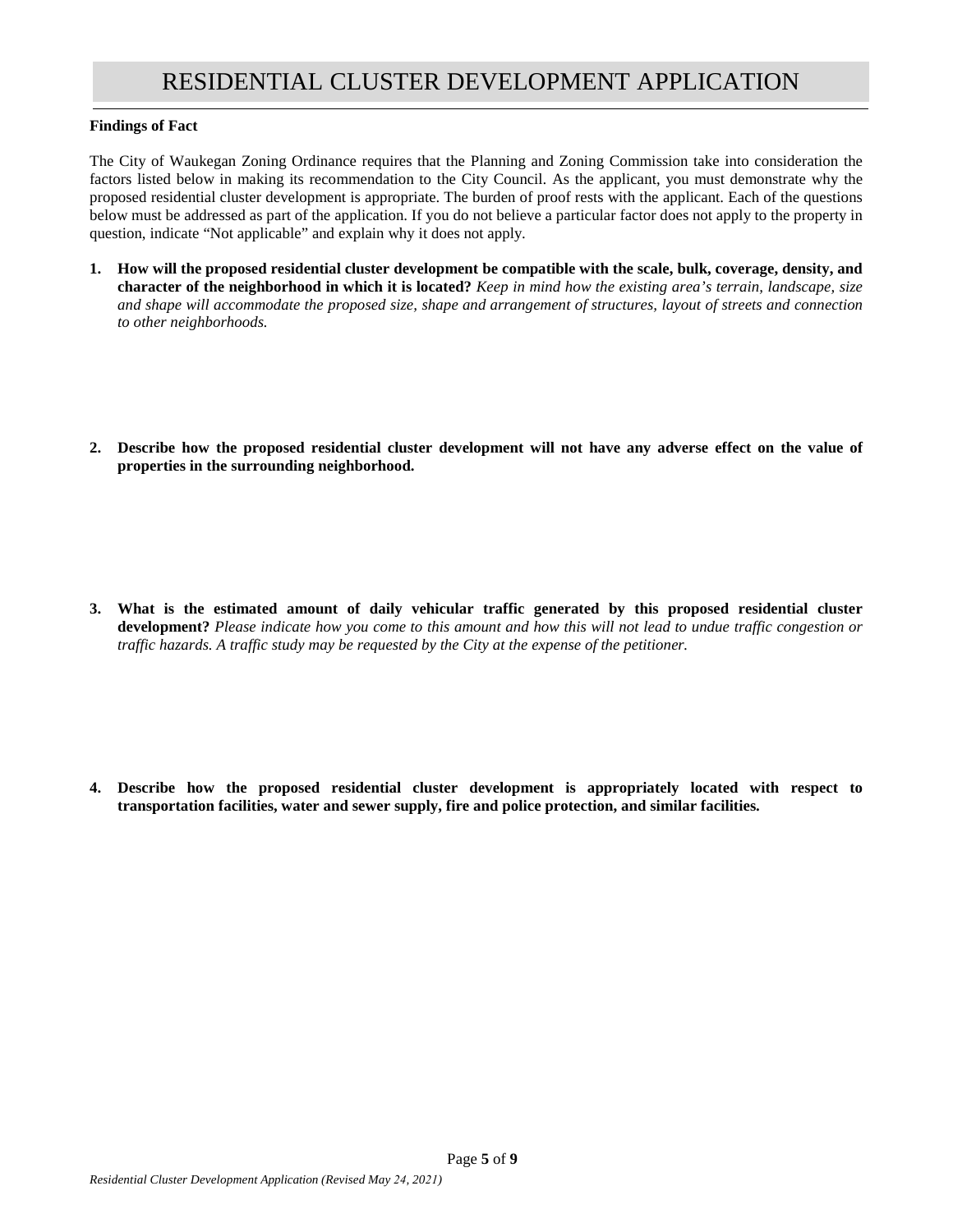#### **Signatures and Notary Seal**

I (We) certify that all of the above statements and statements on any documents or drawings submitted herewith are true to the best of my (our) knowledge and belief.

Name of Applicant Signature of Applicant and Date

Name of Property Owner Signature of Property Owner and Date

### **SIGNATURE BY THE PROPERTY OWNER GRANTS ACCESS TO THE PROPERTY IN QUESTION TO THE CITY OF WAUKEGAN, ITS STAFF, COMMISSION AND CITY COUNCIL MEMBERS.**

#### **NOTARY**

STATE OF ) ) SS.

COUNTY OF  $\qquad$ 

I, the undersigned, a Notary Public, in and for said County, in the State aforesaid, DO HEREBY CERTIFY THAT

## (NAME OF APPLICANT)

is/are personally known to me, that said person(s) appeared before me this day in person and severally acknowledged that he/she/they signed and delivered the forgoing owners authorization above as his/her/their free and voluntary act for the uses and purposes herein set forth.

Given under my hand and Notary Seal, this  $\frac{1}{2}$  day of  $\frac{1}{2}$  . 20 .

- NOTARY SEAL -

Page **6** of **9**

Signature of Notary Public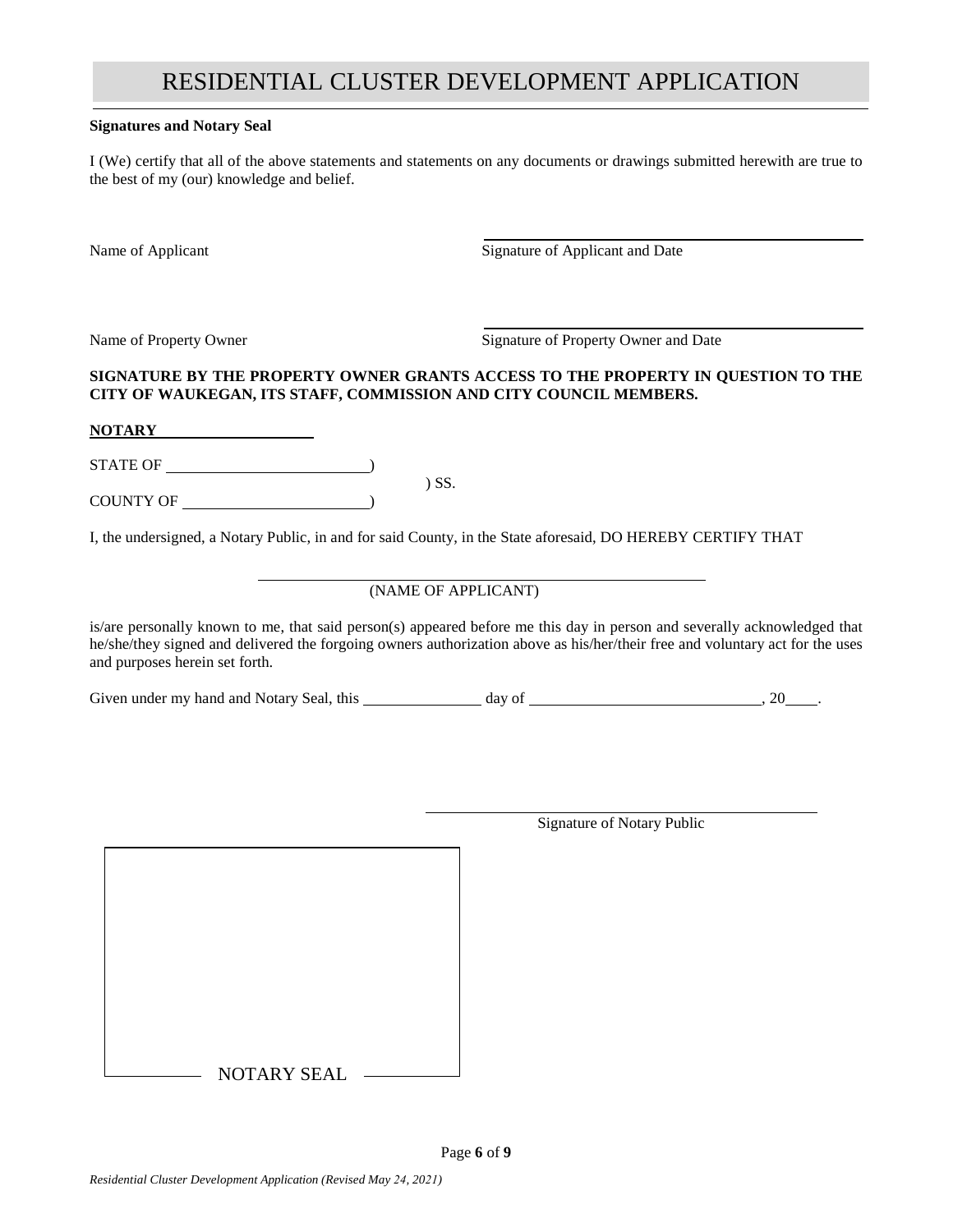#### **PROCEDURES**

- 1. Pre-Development Conference. A pre-development conference with the City Engineer and Plat Administrator is required prior to considering submitting an application for a residential cluster development. The purpose of such a conference is to allow the developer to present a general concept of his proposed residential cluster development prior to the preparation of detailed plans. The scheduling of a pre-development conference does not guarantee approval.
- 2. Submittal Meeting. Applications are due **BEFORE** the  $8<sup>th</sup>$  of the month in order to be placed on the Planning and Zoning Commission agenda for the following month. This allows for the required publication of notices and the mailing of notices to surrounding property owners. The applicant and/or his representative are required to schedule and personally attend the submittal meeting. Applications **WILL NOT** be accepted without scheduling a submittal meeting. Applications will also not be accepted if there is anything missing from the Attachment Checklist below. Missing information may postpone the hearing date of this application until the month after the following month. Staff shall review the application for completeness, to make certain that the application meets the requirements of the Zoning Ordinance, and to issue a placard which the applicant must display on the subject property indicating the date and time of the public hearing.
- 3. Post Notification of Public Hearing. The applicant is responsible for and is **REQUIRED** by the Zoning Ordinance to post notification of the Planning and Zoning Commission's public hearing in a conspicuous place on the subject property facing the nearest improved street, not less than 15 days before the public hearing. This notification shall be posted on forms provided by the City of Waukegan Planning and Zoning Department.
- 4. Public Hearing. The applicant and/or his representative is **REQUIRED** to attend the Planning and Zoning Commission's public hearing whenever the proposed residential cluster development is scheduled to be heard (the second Thursday of the month after the application is received, if received in complete form and prior to the 8<sup>th</sup> of the month). Meetings are held in the City Council Chambers, 100 N. Martin Luther King, Jr. Avenue, Waukegan, Illinois, at 7:00 PM.
- 5. Community Development Committee Meeting. The applicant and/or his representative are **REQUIRED** to attend the Community Development Committee meeting. Meetings are held in the City Council Chambers, 100 N. Martin Luther King, Jr. Avenue, Waukegan, Illinois, on the first Monday of the month (and after the Planning and Zoning Commission public hearing) anytime between 5:00 PM and 7:00 PM.
- 6. City Council Meeting. If the Judiciary Committee forwards a recommendation, this application will be considered by the full City Council on the third Monday of the month at 7:00 PM.

#### **ATTACHMENT CHECKLIST**

Fifteen (15) hard copies of the following:

 $\Box$  This application

- □ Plat of Survey of subject property prepared by an Illinois Registered Land Surveyor
- $\Box$  Proposed Plat of Subdivision (during Final Plan stage only).
- $\Box$  Proposed Landscape Plan

 $\square$  Site Plan of Proposed Improvements. This plan shall overlay the tree survey with all proposed rights-of-way, utility easements, utility stubs, building pads/footprints, retention ponds and/or detention ponds, drainage swales, proposed grading and/or fill areas. The amount of grading or filling proposed in each area shall be specified on the plans. The Site Plan of Proposed Improvements shall clearly identify any trees or plantings that will be removed.

 $\Box$  Reduced-sized Final Engineering Plans

Elevations of proposed buildings/homes

 $\Box$  Covenants, Conditions and Restrictions (CC & R's) if an Association is proposed.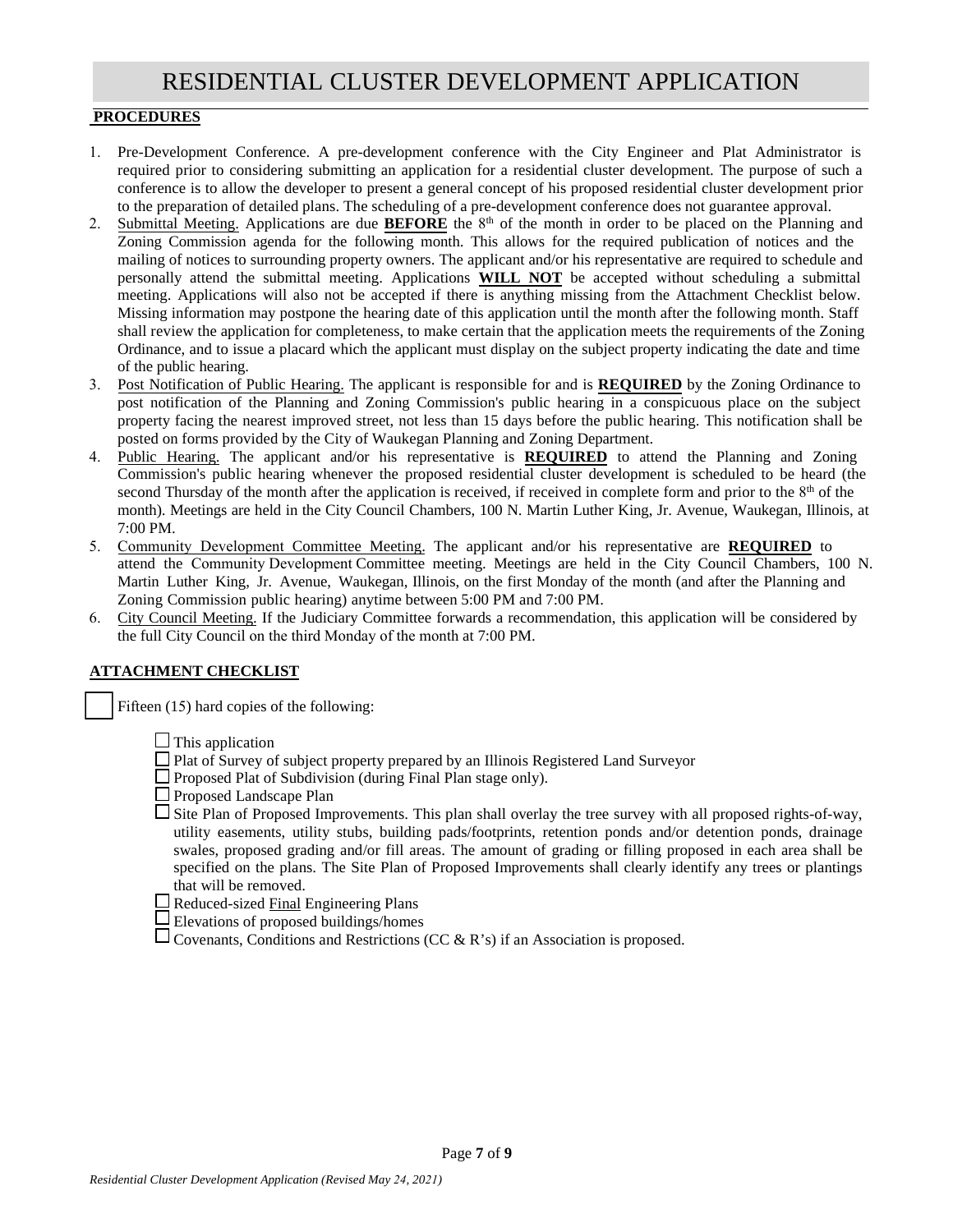One (1) hard copy of the following:

|                   | $\Box$ Tree Survey indicating all trees six inches (6") DBH or larger and clusters of three (3) or more trees four |
|-------------------|--------------------------------------------------------------------------------------------------------------------|
| inches $(4)$ DBH. |                                                                                                                    |

- □ Full-sized Final Engineering Plans
- $\Box$  Deed or title insurance policy that provides proof of parcel ownership

A Lake County tax map showing all properties within 250 feet of subject property. Copies of the map can be obtained at the Lake County Map Services Department, 18 N. County Street, Waukegan, Illinois.

A typed listing of all property addresses, which includes the full names of current property owners, mailing addresses of the property owners, and Parcel Identification Numbers (PINs), which are partially or entirely within 250 feet from the edge of the subject property. This can also be obtained at the Lake County Map Services Department, 18 N. County Street, Waukegan, Illinois.

 $\Box$  Impact fee agreements with the school and park districts in which the proposed residential cluster development is located (during Final Plan stage only).

□ Signed copy of the Cost Recovery Fee Agreement (attached).

One (1) electronic copy of everything above, **EXCEPT** the following: Deed, the Lake County tax map, listing of all current property owners, and signed copy of Cost Recovery Agreement.